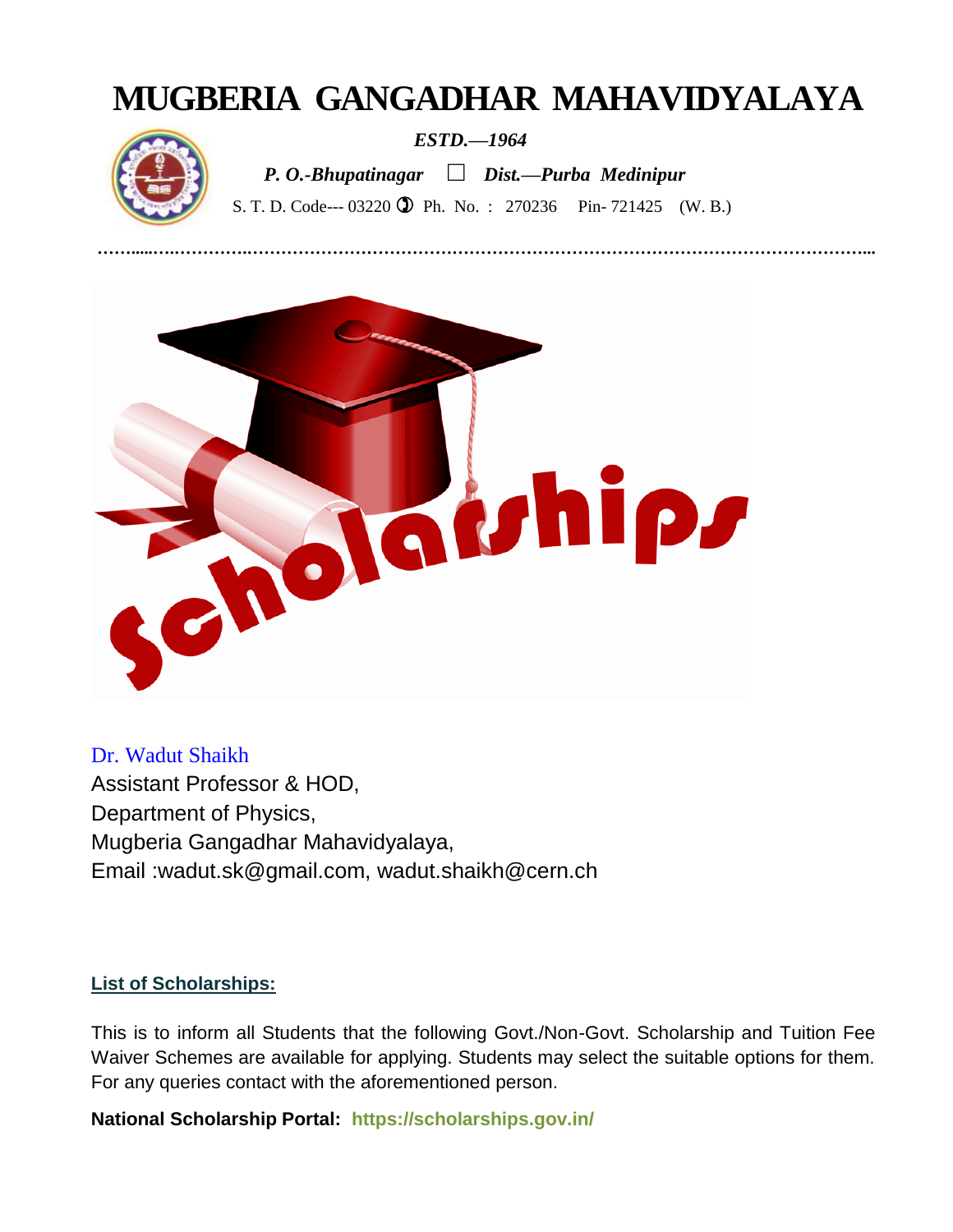# **1. 'Kanyashree Prakalpa' by the Govt. of West Bengal**

Incentivizing education of Girl Child provided by the Govt. of West Bengal to the meritorious Girl students of the State pursuing higher studies.

### **Eligibility:**

Girl Students of the age between 13-18 (K1), 18-19 (K2), Girl students pursuing PG (K3)

### **How to Apply:**

Contact for help: Principal office of the College

Documents Required to be uploaded at the time of filing online application:

- Birth Certificate
- Annual Income Certificate (Optional),
- Aadhar Card,
- Voter's Id,
- Voter's Id of Guardian
- Single Holder Account Passbook,
- Unmarried Certificate (Must) by Councillor/ Panchayat Pradhan,
- Passport Size Photograph in White Background (Ears Visible)
- College ID

### **Application Period:**

April to March every year.

**Website: [https://www.wbkanyashree.gov.in](https://www.wbkanyashree.gov.in/)**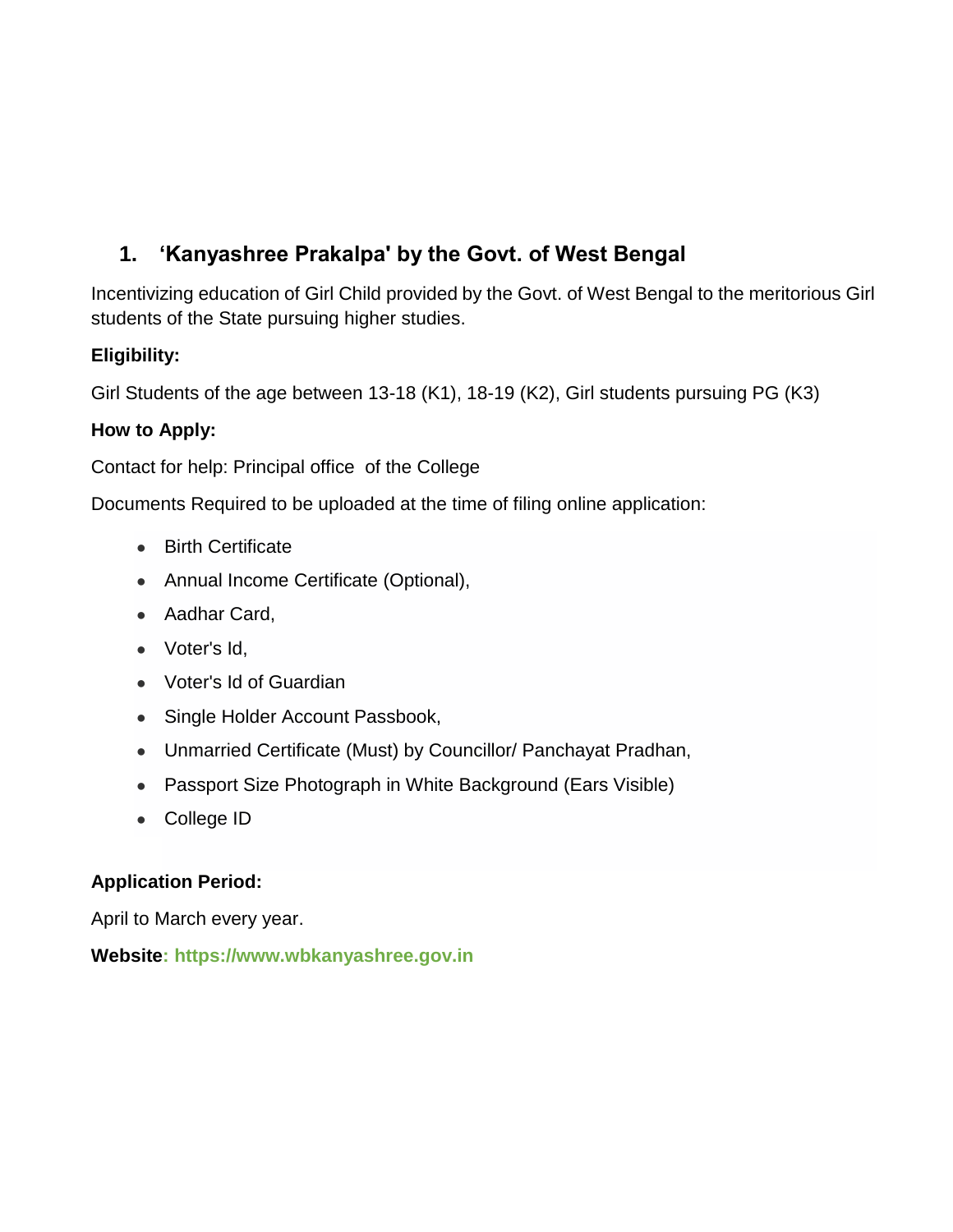# **2. West Bengal Chief Minister Relief Fund Scholarship (Nabanna/Uttarkanya)**

by West Bengal Chief Minister Relief Fund WBCMO, by Govt.of West Bengal.

### **Eligibility:**

- Applicant must be a permanent resident of the State of West Bengal
- Applicant studying in any institutions of the WB State after passing out the WB State Board /Council of Higher Secondary Education [for U.G. level] or a State aided University in WB [for P.G. level].
- Applicants must get 60% in aggregate in H.S. Examination [for U.G. level] or 55% Marks in the Honours Subject [for P.G. level]
- Applicants must not enjoy any other governmental (central/state) scholarship or stipend for the same course or stage of study during the last year.
- Applicant's annual family income must not exceed Rs. 60,000/-.

### **How to Apply:**

Application on plain paper along with all related documents may be send to:

The Assistant Secretary,

Chief Minister's Office,

'Nabanna'

325, Sarat Chatterjee Road

Howrah - 711 102

Download Sample Application Format

Documents Required to be Submitted along with the Application:

- Copies of Mark Sheets of all previous examinations passed.
- Monthly Family Income Certificate from any one mentioned within the bracket  $-$  (DM/ SDO/ BDO / Group-A Govt. Officer not below the rank of Joint B.D.O./ Executive Officer in case of Municipality / Deputy Commissioner of Corporation).
- Recommendation from MP/MLA to the Hon'ble Chief Minister stating monthly family income of the student.
- Self-declaration of the student under his/her signature regarding present course of study mentioning year/semester and receipt of any scholarship / aid/assistance, duly countersigned by the head of the Present institution with seal.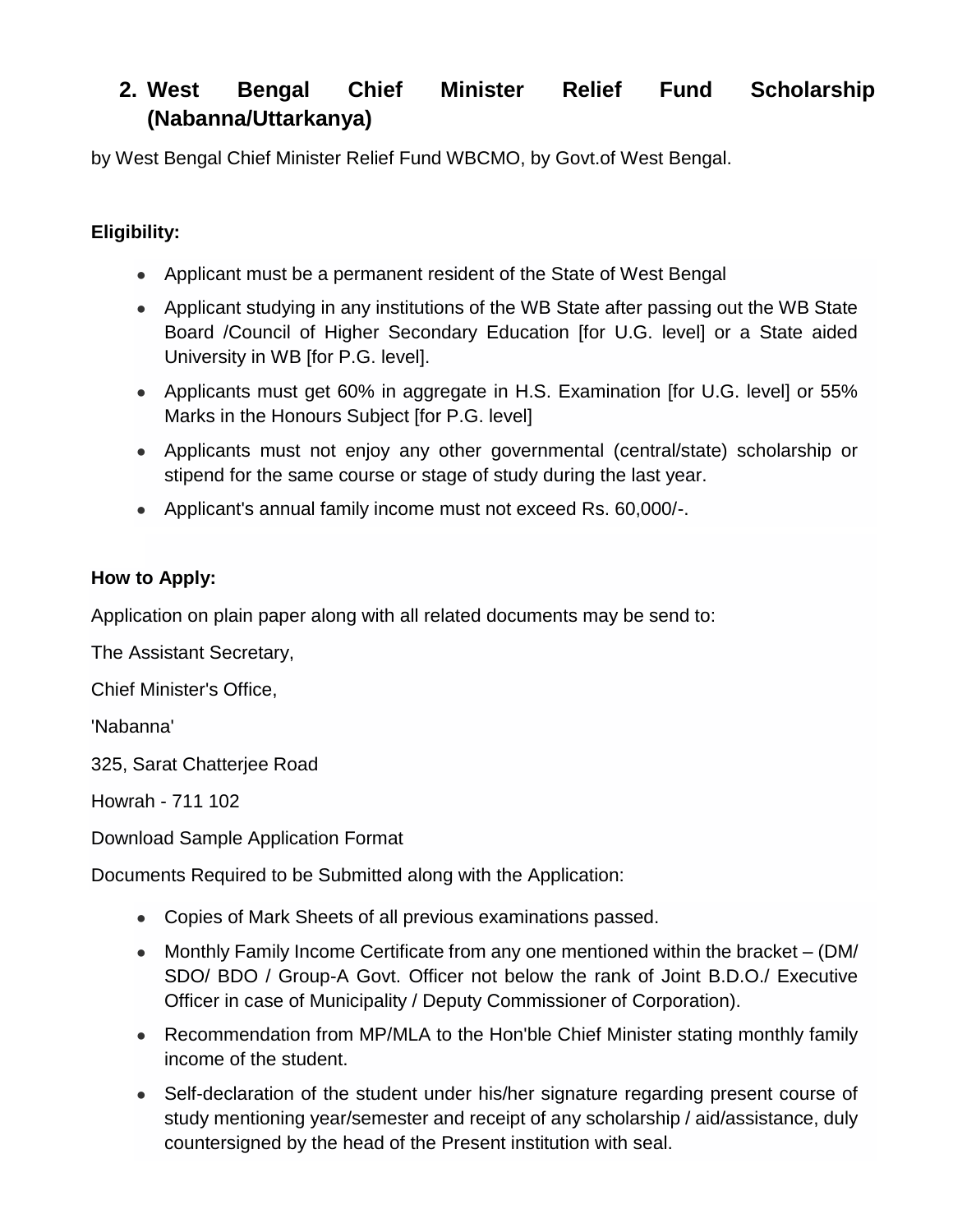- Self-Bank Account details (IFSC Code, Branch Code, Branch Name, Account Number, Bank Name) with photocopy of Bank Pass Book.
- Photo Copy of tuition/admission fees book.
- Contact Details with self-Mobile No.

Photo copies of all the documents are required to be attested by Group-A Govt. Officer.

### **Application Period:**

Application may be sent throughout the year

### **Website:<http://wbcmo.gov.in/donation.aspx#c2>**

# **3. Swami Vivekananda Merit cum Means Scholarship for Minorities by WBMDFC**

Assisting the meritorious Minority students of the West Bengal by the Govt, of West Bengal

### **Eligibility:**

- Annual family income not more than Rs. 2,50,000/-
- 50% marks in aggregate in the H.S. Exam for UG-level scholarships (50% marks in the Honours subject in UG for PG-level scholarships)
- Domicile of WB

### **How to Apply:**

Apply Online only at Aikyashree Scholarship Portal:<http://wbmdfcscholarship.gov.in/>

Documents Required to be uploaded at the time of filing online application:

- Both sides of the Mark sheet of the last examination.
- Admit card of Madhyamik or equivalent examination.
- Income certificate in the prescribed format
- First page of bank pass book mentioning clearly the A/C no. and IFSC details
- Domicile Certificate: Voter Id/Aadhaar card etc.
- Recent Photograph (size must between 100 to 120KB)
- Institute verification form duly authenticated by the Head of the Institution (HOI) in the prescribed format.

### **Application Period:**

Mid-Jun to Mid-Sep every year.

**Website:** <http://wbmdfcscholarship.gov.in/>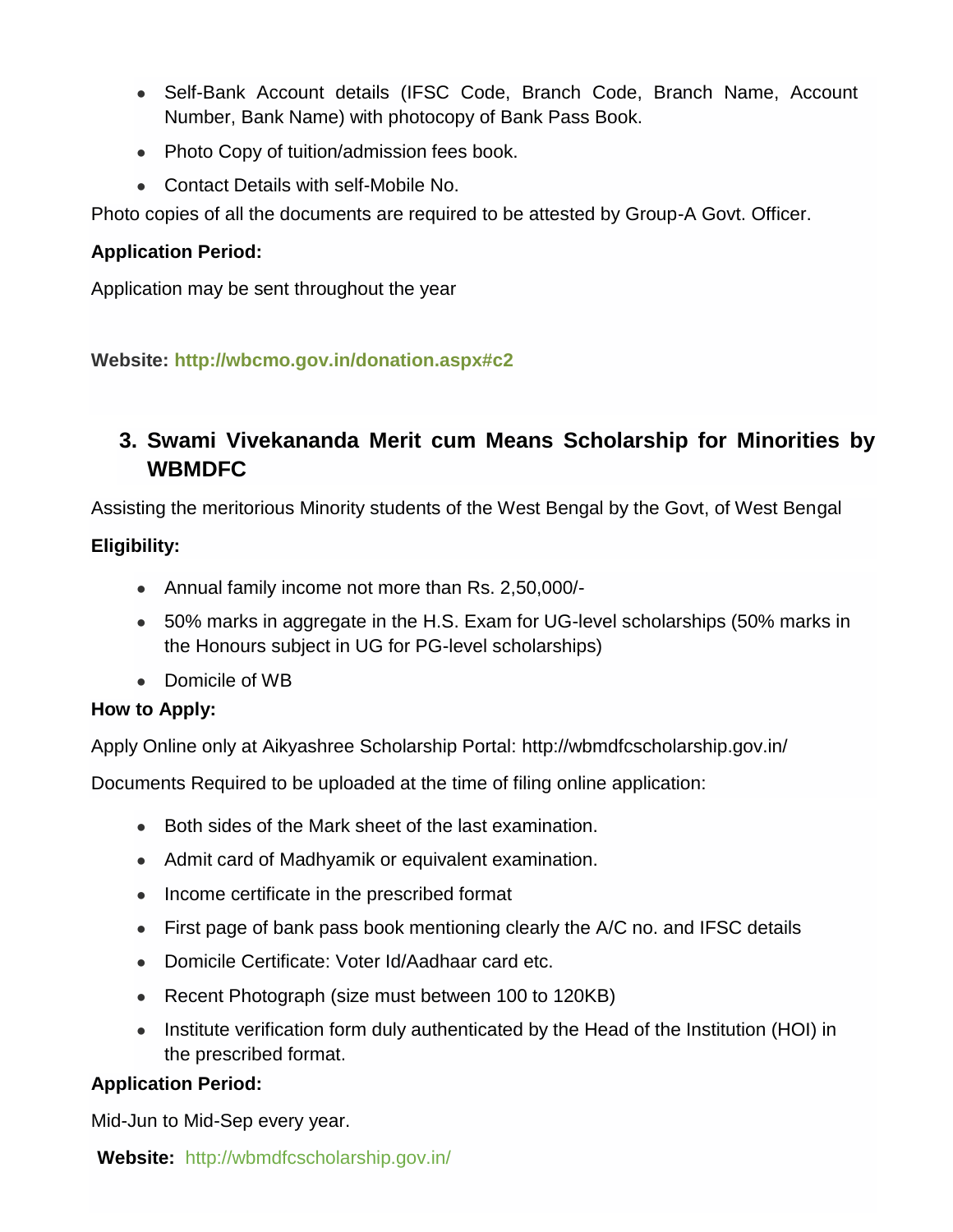# **4. Stipend under Talent Support Programme for Minorities by WBMDFC**

Assisting the meritorious Minority students of West Bengal by the Govt. of West Bengal

### **Eligibility:**

- Annual family income not more than Rs. 2,00,000/-
- 50% marks in aggregate in the H.S. Exam for UG-level scholarships (50% marks in the Honours subject in UG for PG-level scholarships)
- 30 % reserved for Girl students
- Domicile of WB

### **How to Apply:**

Apply Online only at **Aikyashree Scholarship Portal**:<http://wbmdfcscholarship.gov.in/>

Documents Required to be uploaded at the time of filing online application:

- Both sides of the Mark sheet of the last examination.
- Admit card of Madhyamik or equivalent examination.
- Income certificate in the prescribed format
- First page of bank pass book mentioning clearly the A/C no. and IFSC details
- Domicile Certificate: Voter Id/Aadhaar card etc.
- Recent Photograph (size must between 100 to 120KB)
- Institute verification form duly authenticated by the Head of the Institution (HOI) in the prescribed format.

### **Application Period:**

Mid-Jun to Mid-Sep every year.

**Website: <http://wbmdfcscholarship.gov.in/>**

# **5. OASIS Scholarship for SC/ST/OBC Students by WBBCWD**

Assisting the meritorious SC/ST/OBC students of West Bengal by the Govt. of West Bengal. WB Backward Classes Welfare Department is the nodal operator of the scheme.

### **Eligibility:**

- Annual family income not more than Rs. 2,50,000/- (for OBC-Rs. 1,00,000/-)
- 50% marks in aggregate in the H.S. Exam for UG-level scholarships (50% marks in the Honours subject in UG for PG-level scholarships)
- Domicile of WB

### **How to Apply:**

Apply Online only OASIS Scholarship Portal:<http://www.oasis.gov.in/>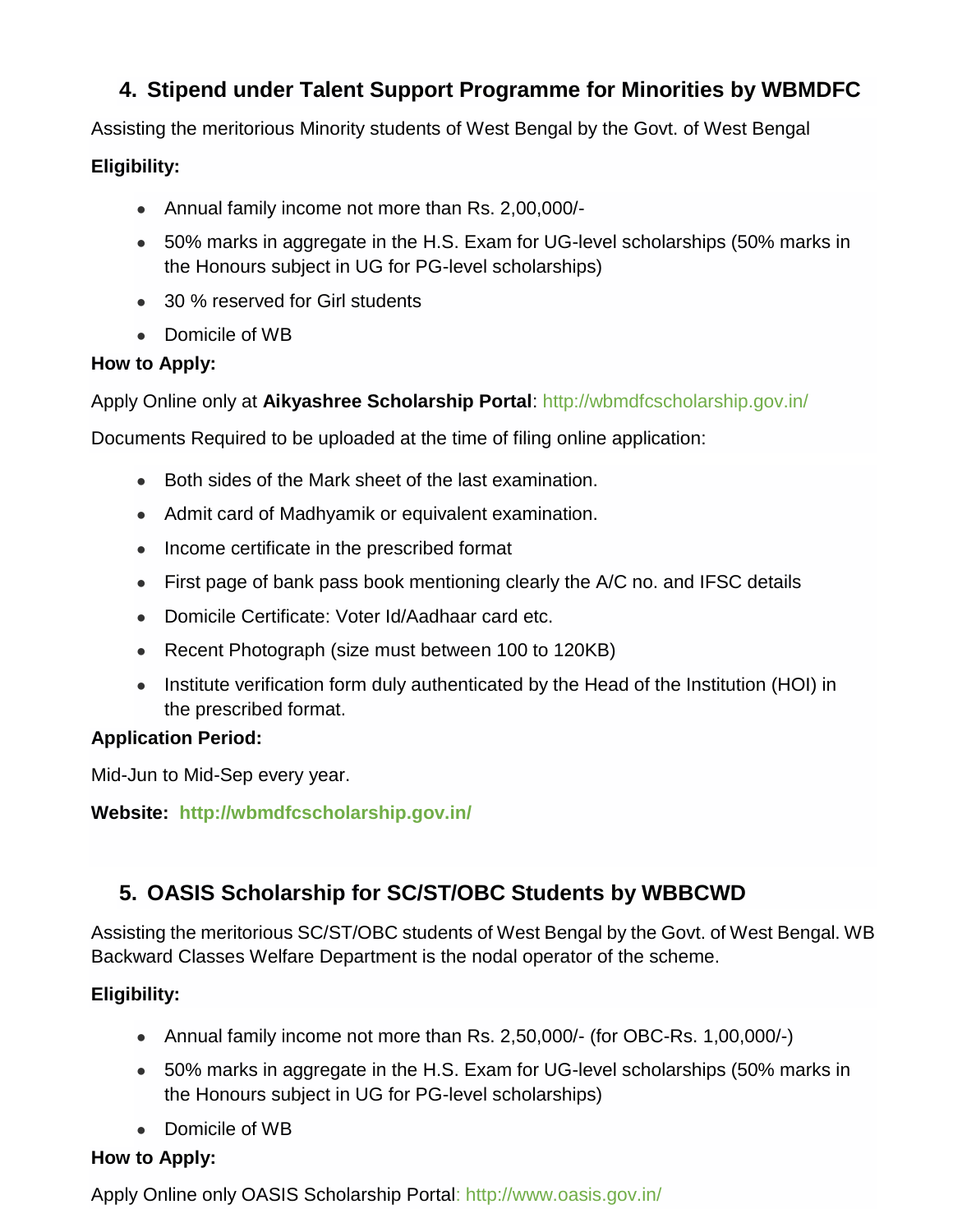### **Application Period:**

Start-Jun to Mid- Oct every year.

**Website:** <http://www.oasis.gov.in/>

# **6. Swami Vivekananda Merit cum Means Scholarship by Govt. of WB**

Financial assistance provided by the West Bengal Higher Education Department (WBHED), Govt. of West Bengal to the poor but meritorious students of the State pursuing higher studies

### **Eligibility:**

- Annual family income not more than Rs. 2,50,000/-
- 75% marks in aggregate in the H.S. Exam for UG-level scholarships (53% marks in the Honours subject in UG for PG-level scholarships)
- Kanyashree recipients with valid sanctioned K2 ID pursuing Post Graduate courses in Science, Arts and Commerce stream from Universities of this State in regular mode (not distance) must obtain at graduation level 45% marks in aggregate from Institutions of this State in the year 2019 are eligible to apply. There is no need to submit income certificate and income affidavit in respect of Kanyashree (K3) applicant.

### **How to Apply:**

Apply Online only: www.svmcm.wbhed.gov.in

Documents Required to be uploaded at the time of filing online application:

- Both sides of the Mark sheet of the last examination.
- Admit card of Madhyamik or equivalent examination.
- Income certificate in the prescribed format
- First page of bank pass book mentioning clearly the A/C no. and IFSC details
- Domicile Certificate: Voter Id/Aadhaar card etc.
- Recent Photograph (size must between 100 to 120KB)
- Institute verification form duly authenticated by the Head of the Institution (HOI) in the prescribed format.

### **Application Period:**

Mid-September to Mid-November every year

**Website:** [www.svmcm.wbhed.gov.in](http://www.svmcm.wbhed.gov.in/)

# **7. Scholarship for Students with Disabilities (Umbrella scholarship) by GoI**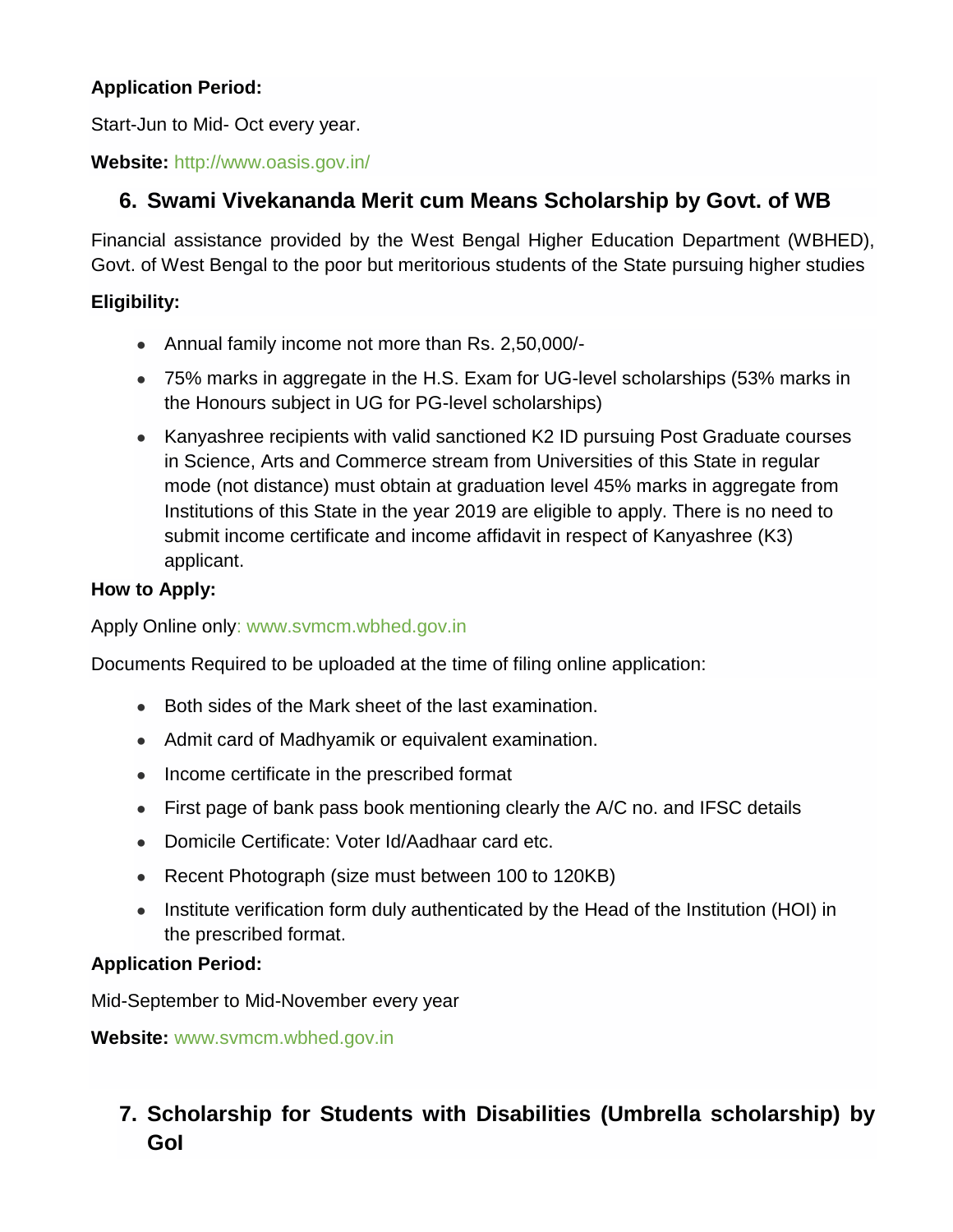Financial assistance provided by the Department of Empowerment of Persons with Disabilities, Govt. of India to the students with Disabilities of the country pursuing higher studies

Eligibility:

- students with more than 40% disability
- Annual family income not more than Rs. 2,50,000/-
- Passed the 10+2 Exam of the country
- 50 % reserved for Girl students

### **How to Apply:**

**Website:<http://disabilityaffairs.gov.in/>**

# **8. Innovation in Science Pursuit for Inspired Research (INSPIRE)" Scholarship by DST, MST, GOI**

Financial assistance to meritorious Student to attract the talent to Science for pursuing Higher Studies (Scholarship for Higher Education) provided by the Department of Science and Technology, Ministry of Science and Technology, Government of India

### **Eligibility:**

- Students pursuing B.Sc., M.Sc. Courses
- Marks within Top 1% of respective Board at 10+2
- Those students who have secured ranks in the JEE of IIT, AIPMT (within top 10000 ranks)

### **How to Apply:**

Apply Online only: [http://online-inspire.gov.in](http://online-inspire.gov.in/)

Documents Required to be uploaded at the time of filing online application:

- Class XII Mark Sheets
- Class X Mark Sheet/Certificate (for proof of date of birth)
- Endorsement Certificate as per the prescribed format, signed by the Principal of the College/Director of the Institute/Registrar of the University (mandatory)
- Eligibility Note/Advisory Note (if provided by the State/Central Board) (not mandatory)
- Certificate specifying Rank or Award in JEE (Main)/ JEE (Advanced)/ NEET/ KVPY /JBNSTS/ NTSE / International Olympic Medalists (if the candidate is eligible under this criterion)

Application Period: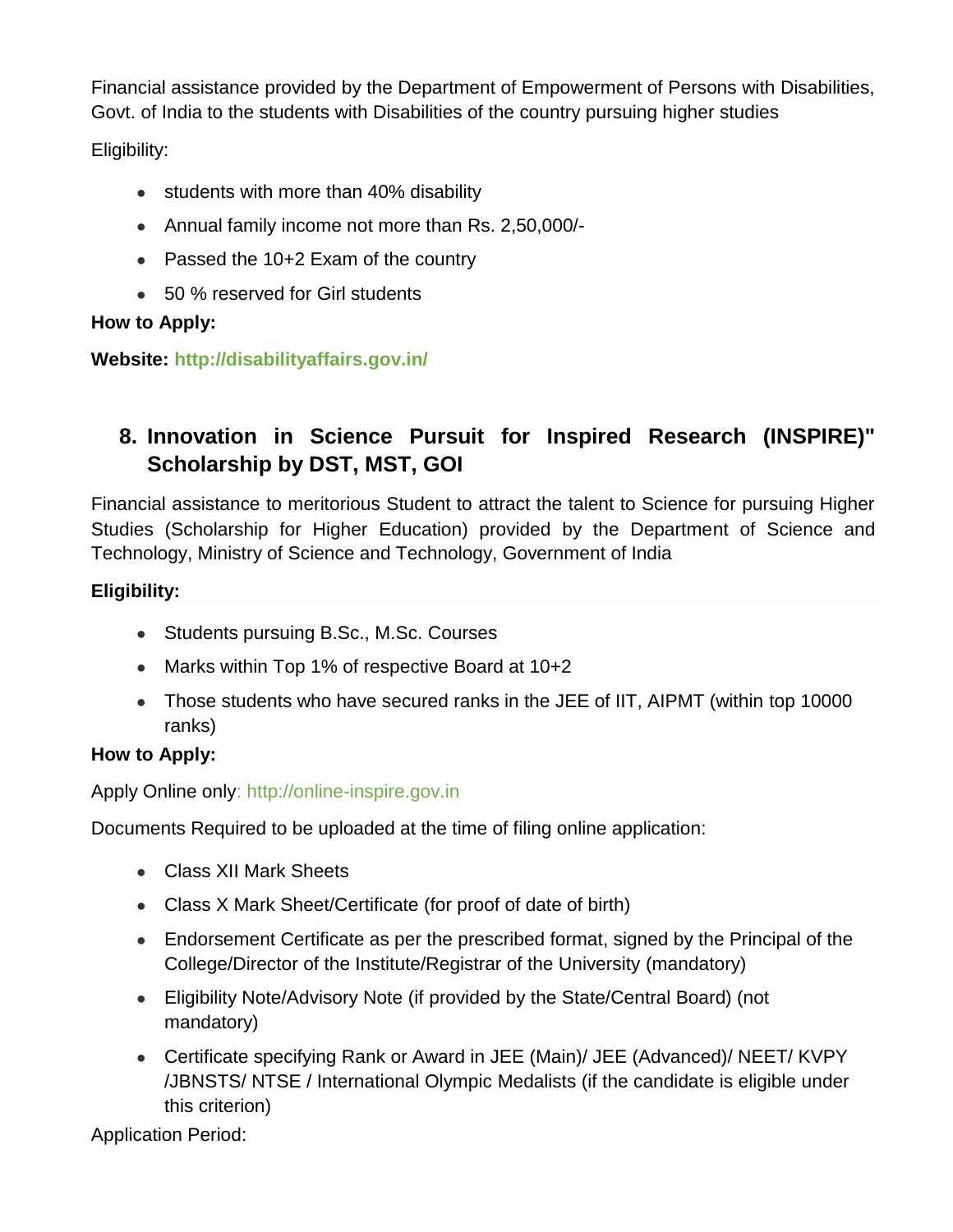# **9. "Post Graduate Indira Gandhi Scholarship for Single Girl Child" Scholarship by UGC, GOI**

Financial assistance to meritorious Girl Students for perusing Higher Studies (Scholarship for Post-Graduation) provided by the UGC, Govt. of India

### *Eligibility:*

- Girl students without having any brother or the girl student who are twin daughters/ fraternal daughter may also apply for scholarship under the aforesaid scheme. In a family if one son and one daughter is available then girl child will not be considered for scholarship under the scheme.
- Girl students up to the age of 30 years at the time of admission in PG courses are eligible.
- The scheme is applicable to such single girl child who has taken admission in regular, fulltime first year Master's Degree course in any designated university or a post graduate college. This scholarship is available to PG-I-year student only.
- Admission to PG Course in Distance education mode is not covered under the scheme.

### **How to Apply :**

Apply Online: **<https://www.ugc.ac.in/sgc/default.aspx>**

# **10. Jagadish Bose National Science Talent Search (JBNSTS) Scholarship (Senior)**

Financial assistance to meritorious Student to attract the talent to Science for perusing Higher Studies (Scholarship for Higher Education) provided by the Jagadish Bose National Science Talent Search (JBNSTS), Kolkata, an Autonomous Registered Society

#### **Eligibility:**

Any Indian National who has passed the Higher Secondary or equivalent examination in the year of application (i.e., current year) and is studying B.Sc. (Hons.)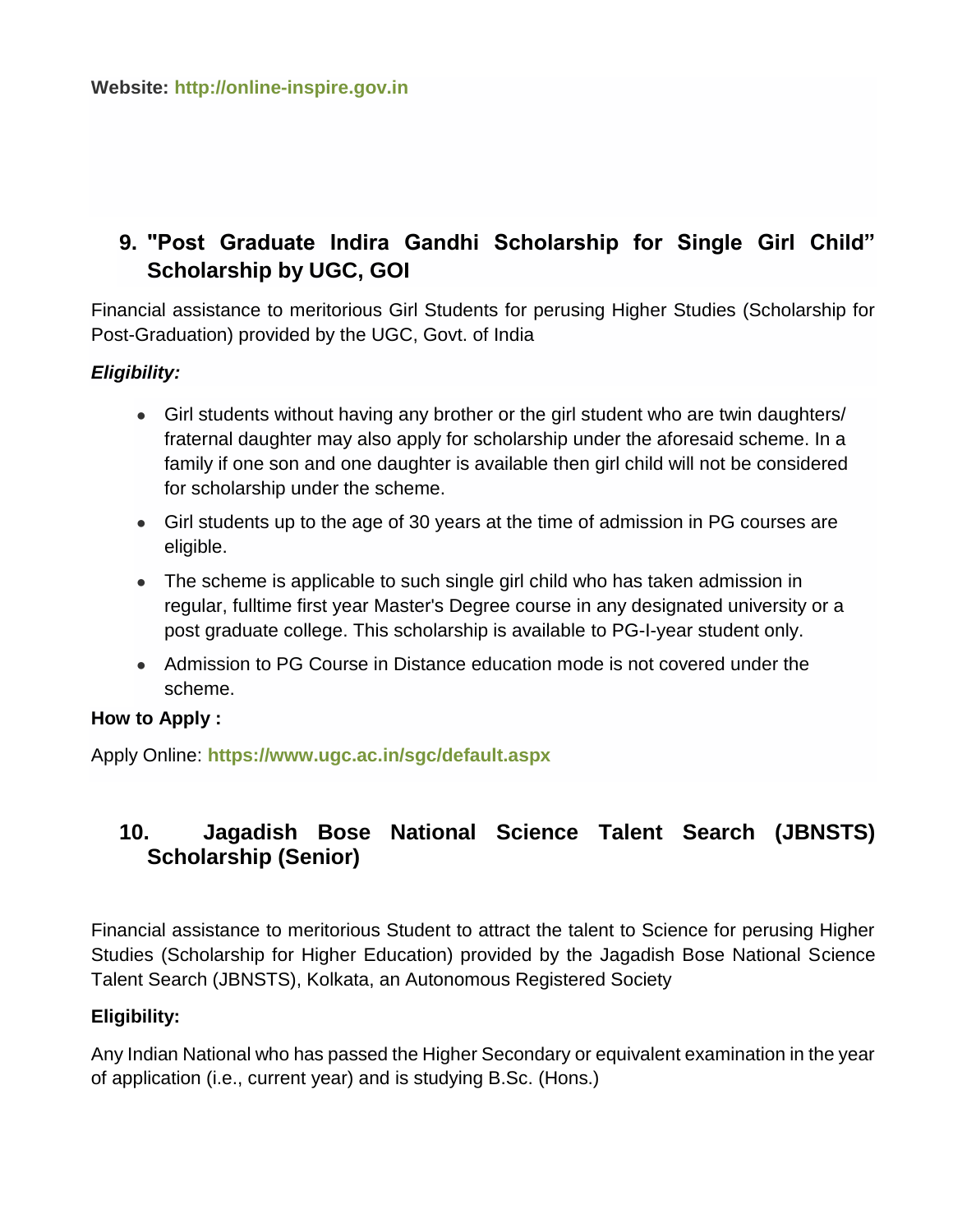#### **How to Apply and other details:**

The dates of application, examination etc. are advertised in leading newspapers after the result of Higher Secondary examination (West Bengal) is declared. Application form and the admit card may be downloaded from the website:<https://www.jbnsts.org/seshprg.php>

# **11. WB AUQAF Board Scholarship**

Financial assistance to meritorious Muslim Students pursuing Higher Studies provided by the West Bengal AUQAF Board

### **Eligibility:**

Stipends/Scholarship is being allowed on the basis of merit-cum-means to the students belonging to the Muslim community on their passing the Higher Secondary or its equivalent, Fazil Examination

Annual family income is less than Rs. 1,00, 000/-

How to Apply and other details:

**Website** : [www.auqafboardwb.org](http://www.auqafboardwb.org/)

# **12. Sitaram Jindal Scholarship Scheme for pursuing UG & PG Courses**

Financial assistance to meritorious Students pursuing Higher Studies provided by the Sitaram Jindal Foundation

### **Eligibility:**

Stipends/Scholarship is being allowed on the basis of merit-cum-means to the students Boys @65% of Marks and Girls @60% of Marks in the last examination Annual family income is less than Rs. 2,50, 000/-

How to Apply and other details: Visit the website: [https://www.sitaramjindalfoundation.org](https://www.sitaramjindalfoundation.org/)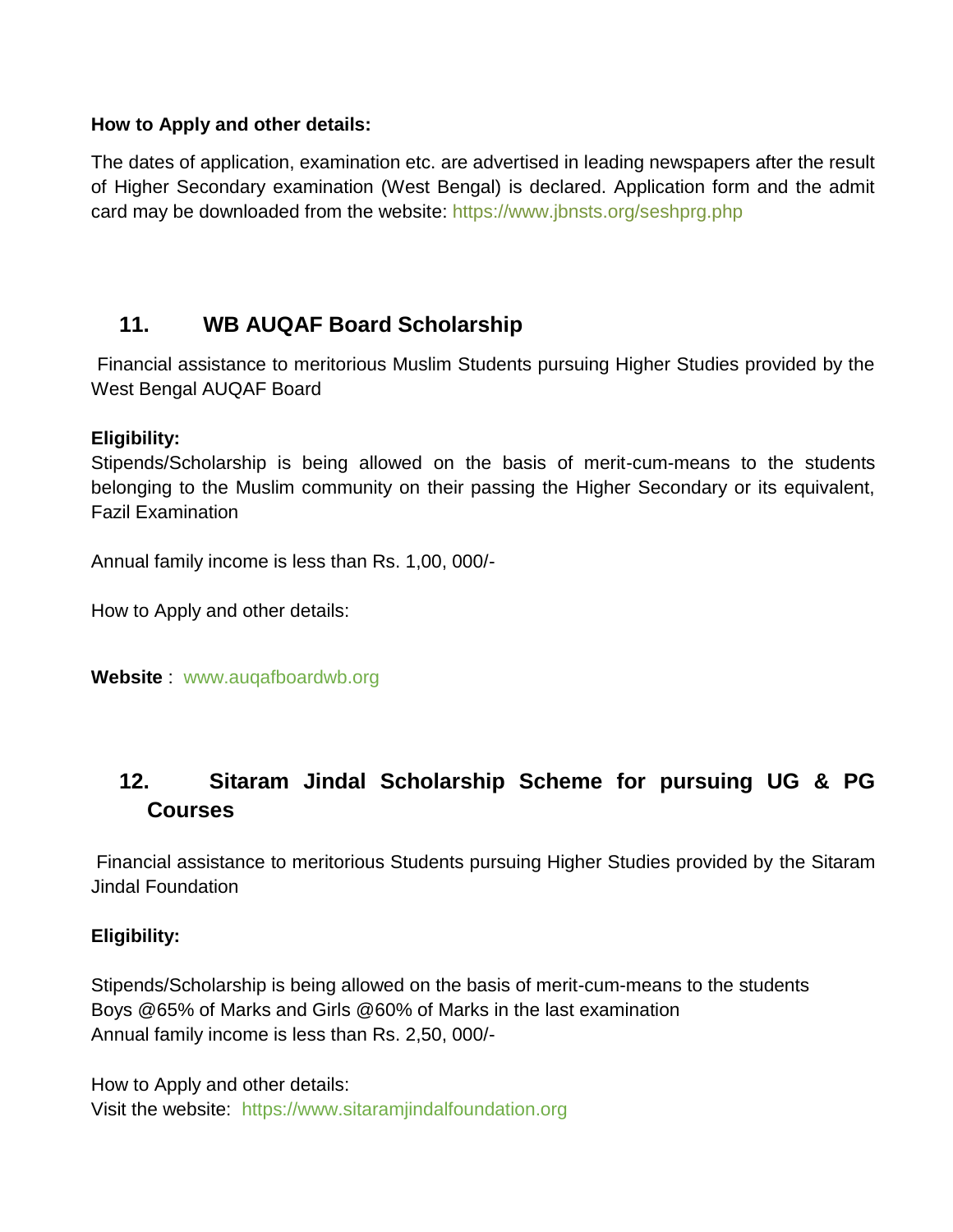# **13. GP Birla Scholarship Scheme for pursuing UG Courses**

Financial assistance to meritorious Students pursuing Higher Studies provided by the GP Birla Foundation, India

How to Apply and other details:

Visit the website: **<http://gpbirlaedufoundation.com/>**

### **14. Swami Dayanand Scholarship Scheme for pursuing UG Courses**

Financial assistance to meritorious Students pursuing Higher Studies provided by the Swami Dayanand Education Foundation, India

How to Apply and other details*:*

Visit the website: <https://www.swamidayanand.org/apply-scholarship>

### 15. **Priyamvada Birla Scholarship Scheme for pursuing UG Courses**

Financial assistance to meritorious Students pursuing Higher Studies provided by the MP Birla Apex Charitable Trust

How to Apply and other details:

Visit the website: <https://www.southpoint.edu.in/priyamvada-birla-scholarship/>

# **16. Anant Merit Scholarship Scheme for pursuing UG Courses**

Financial assistance to meritorious Students pursuing Higher Studies provided by the Anant Education Initiative

How to Apply and other details:

Visit the website:<https://www.ananteducation.org/WhoCanApply-AnantEducation.php>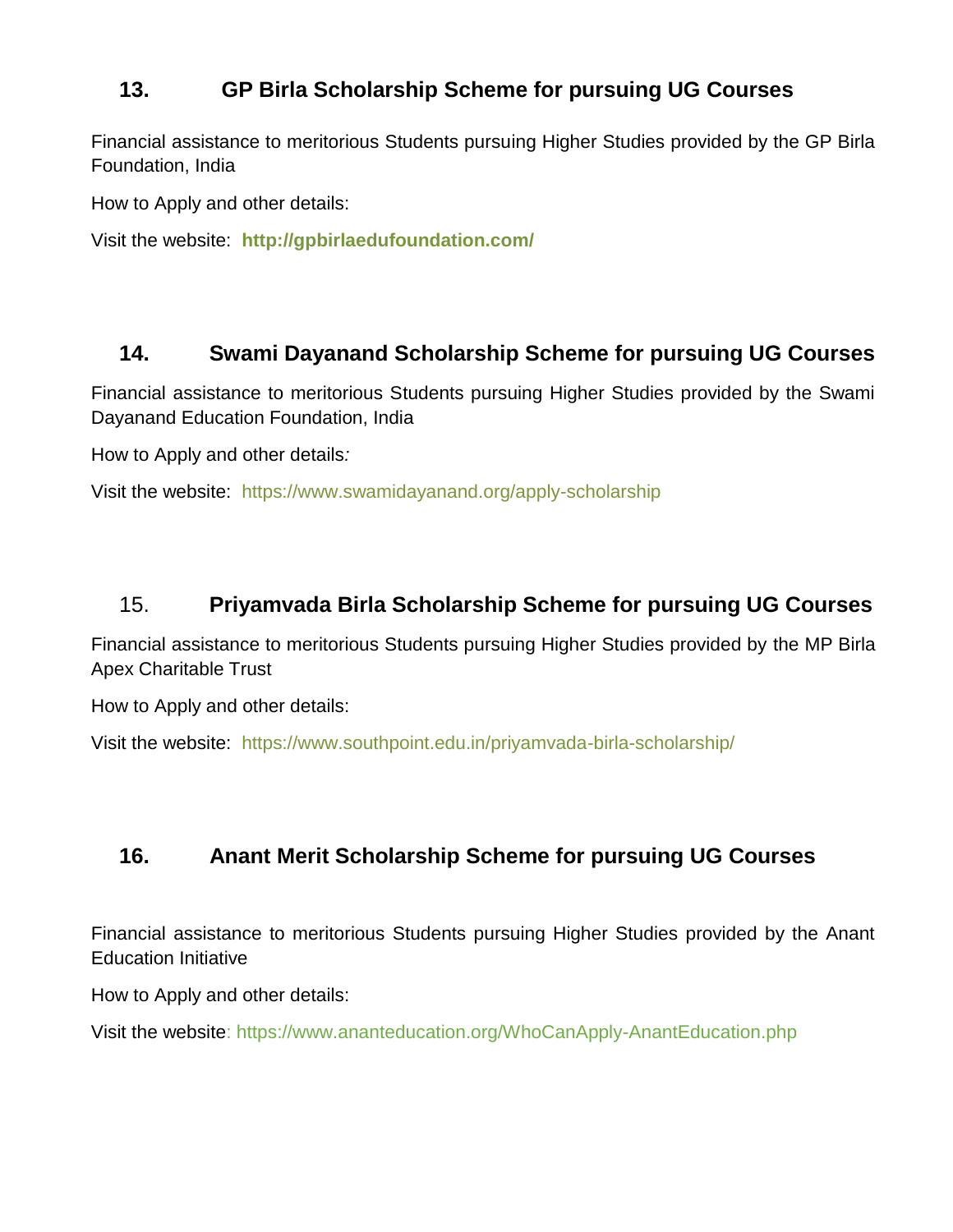# **17. KC Mahindra Merit Scholarship Scheme for pursuing UG/PG Courses**

Financial assistance to meritorious Students, pursuing Higher Studies and belonging to Economically weaker sections of society, provided by the K. C. Mahindra Education Trust

How to Apply and other details:

Visit the website: [https://www.kcmet.org](https://www.kcmet.org/)

# **18. FAEA Scholarship Scheme for pursuing UG Courses**

Financial assistance to meritorious Students pursuing Higher Studies and belonging to Economically weaker section of society, provided by the Foundation for Academic Excellence & Access (FAEA)

How to Apply and other details:

Website: <http://www.faeaindia.org/Registration2019/ImportantInstruction.aspx>

# **19. Kind Scholarship for Female Students**

Financial assistance to meritorious Girl Students pursuing Higher Studies and belonging to Economically weaker section of society

How to Apply and other details:

Website: [https://www.buddy4study.com/scholarship/kind-scholarship-for meritorious-students](https://www.buddy4study.com/scholarship/kind-scholarship-for%20meritorious-students)

# **20. HDFC Bank ECSS'- Educational Crisis Scholarship Support**

Financial assistance to meritorious Students pursuing Higher Studies and belonging to Economically weaker section of society provided by HDFC Bank

How to Apply and other details:

Website: [https://www.hdfcbank.com/htdocs/common/ECSS\\_scholarship.htm](https://www.hdfcbank.com/htdocs/common/ECSS_scholarship.htm)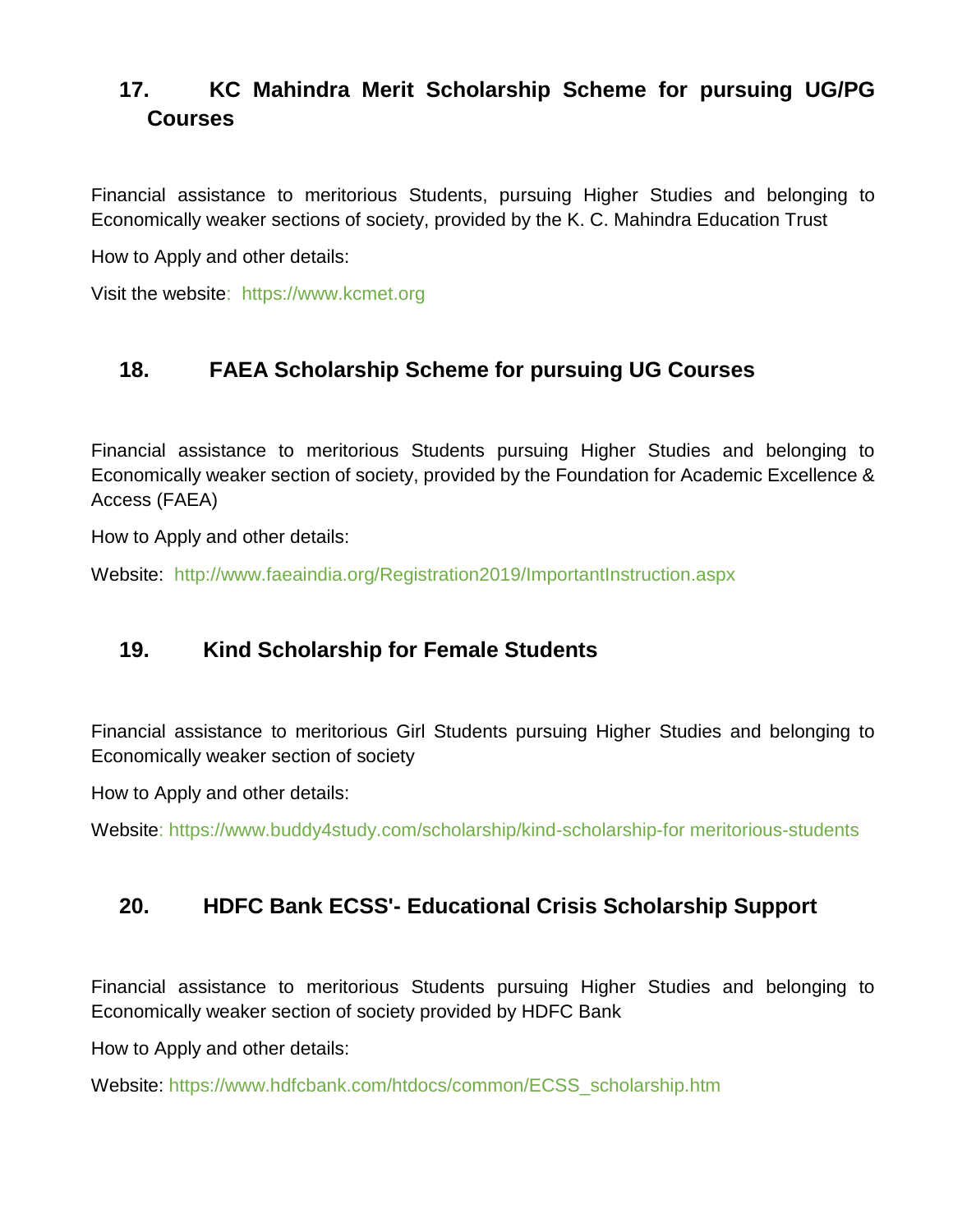# **21. ACC Vidyasaarathi Scholarship for Students Pursuing UG Course**

This scholarship program is designed for the candidates pursuing any graduation course like Bachelors of Science, Commerce, Arts any other bachelors' equivalent course. This scholarship program is only for students residing near the ACC Plant location.

How to Apply and other details:

Website: *[https://www.vidyasaarathi.co.in/Vidyasaarathi/resources/62/146\\_1.html](https://www.vidyasaarathi.co.in/Vidyasaarathi/resources/62/146_1.html)*

# **22. SAATHI Primavera Scholarship for students pursuing Full time UG Course**

Saathi Primavera scholarship programme is yet another impactful imitative from Primavera India. This Scholarship Programme is aimed at providing opportunities for the less privileged and deserving students to pursue their aspirations for a better future and is open for all undergraduate courses

How to Apply and other details:

**Website:** [https://www.vidyasaarathi.co.in/Vidyasaarathi/resources/125/183\\_6.html](https://www.vidyasaarathi.co.in/Vidyasaarathi/resources/125/183_6.html)

# **23. Kishore Vaigyanik Protsahan Yojana (KVPY)**

Students enrolled in the 1st year of an undergraduate program in Basic Sciences having secured a minimum of 60% marks in aggregate in MATHEMATICS and SCIENCE subjects in the XII Standard Board Examination are eligible to appear for the Aptitude test.

**Website:** <http://www.kvpy.iisc.ernet.in/main/index.htm>

### **24. National Fellowship for OBC Candidate**

The UGC has been implementing the scheme of National Fellowship (NF) for Other Backward Classes (OBC) as entrusted & funded by Ministry of Social Justice & Empowerment, Govt. of India, New Delhi. The scheme is open to candidates who belong to Other Backward Classes (OBC) and are pursuing higher studies such as regular and full time M.Phil. and Ph.D degrees in Sciences, Humanities, Social Sciences and Engineering & Technology. There are 300 slots